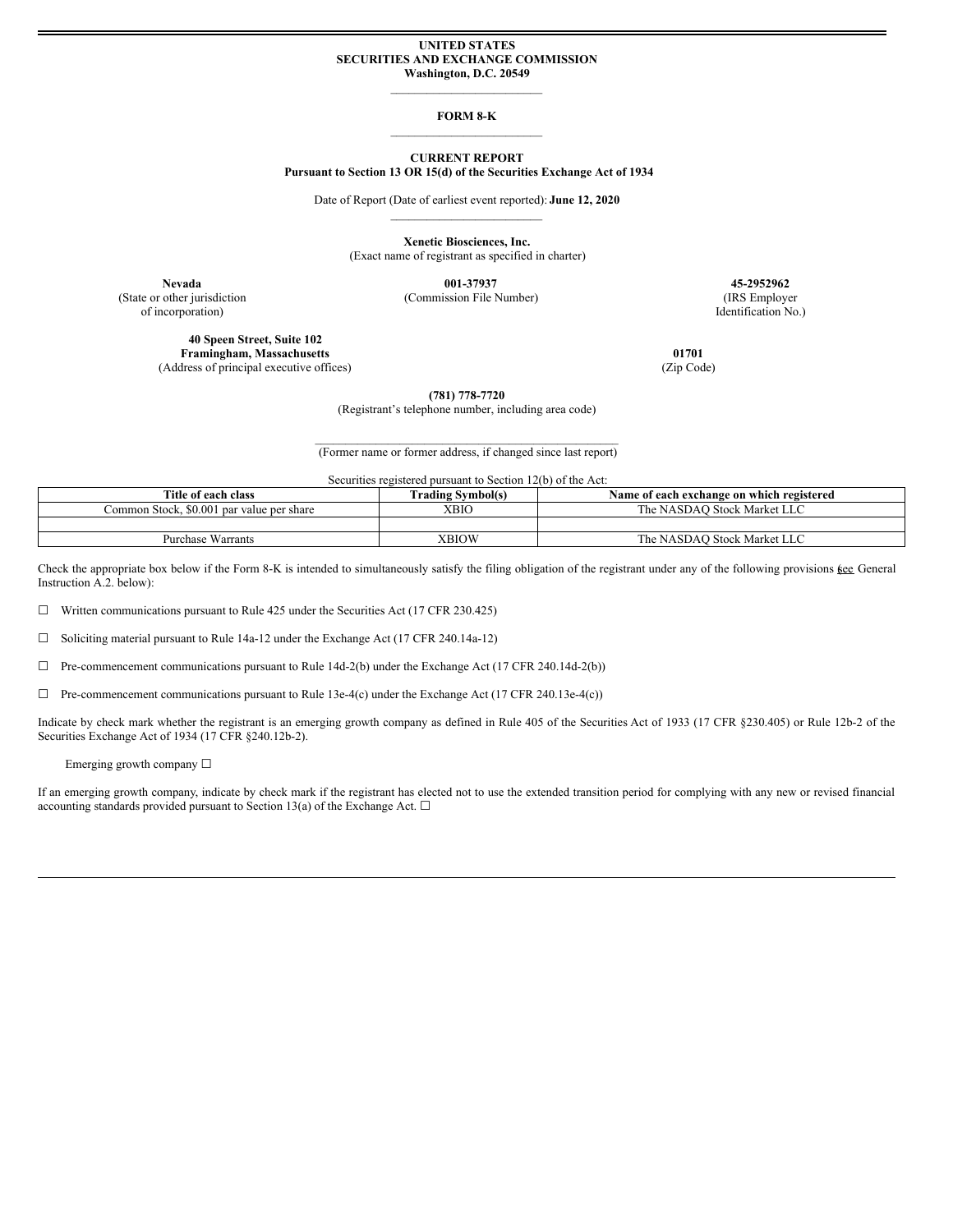### **Item 1.01. Entry into a Material Definitive Agreement.**

On June 12, 2020, Xenetic Biosciences, Inc. (the "Company") and PJSC Pharmsynthez ("Pharmsynthez") entered into a Master Service Agreement (the "Agreement") to advance the development of the Company's XCART technology for B-cell malignancies. Under the Agreement, Pharmsynthez has agreed to provide services pursuant to work orders agreed upon by the parties from time to time, which services include, but are not limited to, acting as the Company's primary contract research organization to assist in managing collaborations with multiple academic institutions in Russia and Belarus. The Company is required to pay reasonable fees, expenses and pass-through costs incurred by Pharmsynthez in providing the services in accordance with a budget and payment terms set forth in each work order. Additionally, in the event that a work order provides for milestone payments, the Company is required to make such payments to Pharmsynthez, or third party service providers designated by Pharmsynthez, in accordance with the terms set forth in the work order, which milestone payments may be made, at the sole discretion of the Company, in cash or shares of the Company's common stock. The Agreement terminates and supersedes the Sponsored Research Agreement (the "SRA"), dated August 12, 2019, between the Company and Pharmsynthez.

Unless earlier terminated, the term of the Agreement continues from the date of the Agreement for five years or until the completion of services under all active work orders, if later. The Agreement or any work order may be terminated by the Company with 30 days advance written notice to Pharmsynthez. The Agreement or any work order may further be terminated by either party in the event of the other party's uncured material breach under the Agreement or the bankruptcy of the other party.

The Company has exclusive rights to all data and information generated or derived by Pharmsynthez as a result of services performed under the Agreement, as well as any inventions that may evolve from such data and information, and Pharmsynthez has agreed to assign its rights in all such inventions and/or related patents to the Company. The Agreement also contains customary representations, warranties and covenants from the Company and Pharmsynthez, as well as customary provisions relating to confidentiality.

On June 12, 2020, the Company and Pharmsynthez executed a work order (the "Work Order") under the Agreement pursuant to which Pharmsynthez has agreed to conduct a Stage 1 study of the Company's XCART technology under the research program as set forth in the Work Order. The activities to be performed under the Work Order are currently expected to take approximately 20 months unless earlier terminated in accordance with the Agreement. Under the terms of the Work Order, the Company is required to pay Pharmsynthez \$51,000 as an initial payment for trial startup costs, which amount is credited against the amounts paid under the SRA. The Work Order provides for additional pass-through costs to be invoiced by Pharmsynthez upon execution of contracts with third party sites, which will be further credited against the SRA. The total cost under the Work Order is currently estimated to be approximately \$1.8 million. Additionally, the Work Order provides for milestone payments of up to an aggregate of \$1,050,000, or, in the Company's sole discretion, up to an aggregate of 1,000,000 shares of the Company's common stock, to be paid or issued, as applicable, by the Company upon achievement of milestones associated with completion of early stages of the research program as set forth in the Work Order.

The foregoing summaries of the Agreement and the Work Order are not complete and are qualified in their entirety by reference to the full text of the Agreement and the Work Order, which the Company intends to file with the Securities and Exchange Commission as exhibits to its next Quarterly Report on Form 10-Q.

### **Item 7.01 Regulation FD Disclosure.**

On June 16, 2020, the Company issued a press release announcing that it has entered into the Agreement, a copy of which is attached hereto as Exhibit 99.1.

The press release attached to this report as Exhibit 99.1 is furnished pursuant to this Item 7.01 and shall not be deemed filed in this or any other filing of the Company under the Securities Exchange Act of 1934, as amended, unless expressly incorporated by specific reference in any such filing.

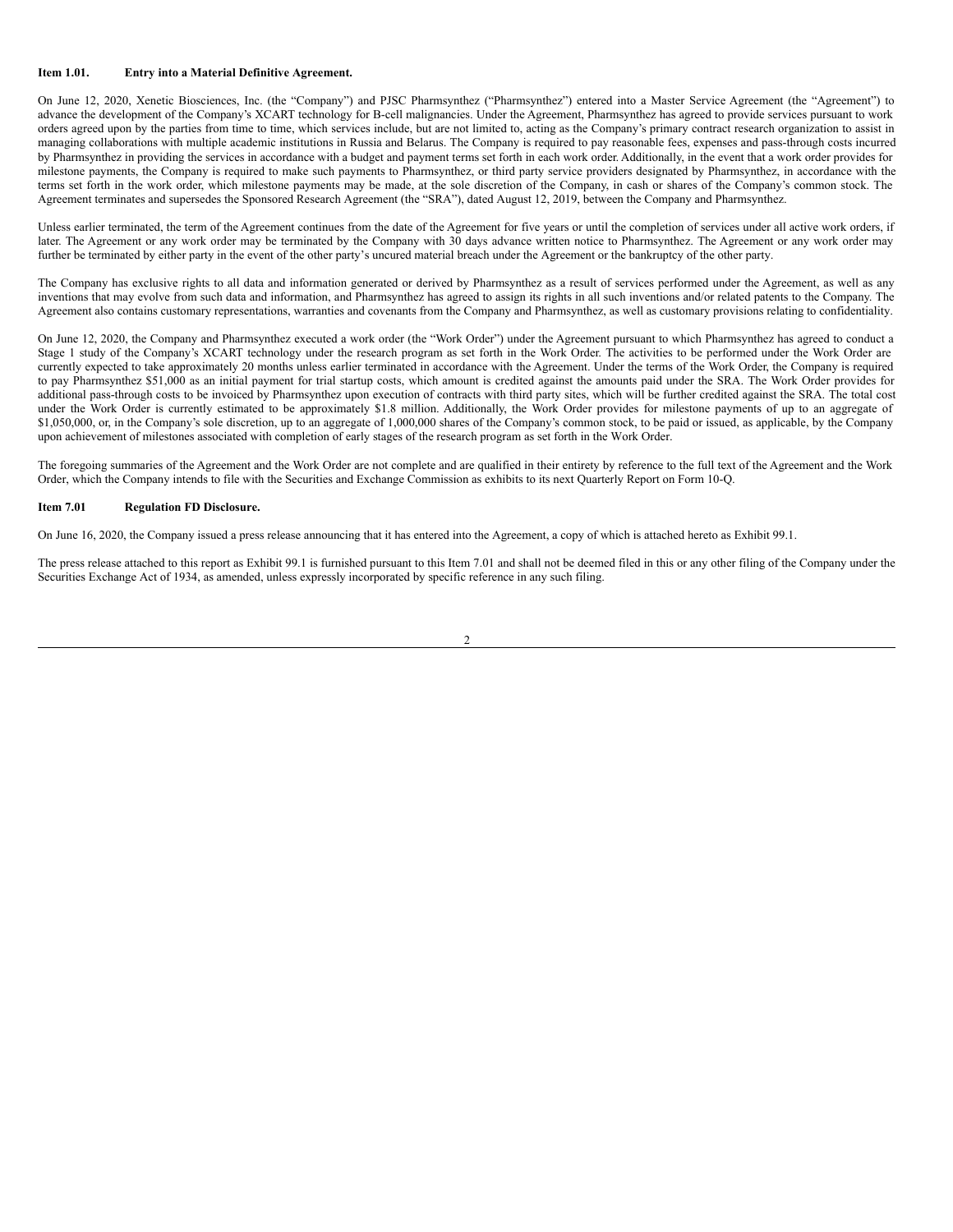#### **FORWARD-LOOKING STATEMENTS**

This Form 8-K, including the press release, contains forward-looking statements for purposes of the safe harbor provisions of the Private Securities Litigation Reform Act of 1995. All statements contained in this Form 8-K, including the press release, other than statements of historical facts, may constitute forward-looking statements within the meaning of the federal securities laws. These statements can be identified by words such as "expects," "plans," "projects," "will," "may," "anticipates," "believes," "should," "intends," "estimates," and other words of similar meaning, including but not limited to, statements regarding the Company's expectations that activities under the Work Order will take approximately 20 months and the Company's expectations that the total cost under the Work Order is currently estimated to be approximately \$1.8 million. Any forward-looking statements contained herein are based on current expectations, and are subject to a number of risks and uncertainties. Many factors could cause our actual activities, performance, achievements, or results to differ materially from the activities and results anticipated in forward-looking statements. These risks and uncertainties include those described in the "Risk Factors" section of the Company's Annual Report on Form 10-K for the fiscal year ended December 31, 2019 filed with the Securities and Exchange Commission (the "SEC") on March 26, 2020, as amended on April 29, 2020, and subsequent reports that the Company may file with the SEC. In addition, forwardlooking statements may also be adversely affected by unexpected costs, charges or expenses resulting from the acquisition of XCART; uncertainty of the expected financial performance of the Company following completion of the acquisition of XCART; failure to realize the anticipated potential of the XCART technology; the ability of the Company to implement its business strategy; failure of Pharmsynthez to perform its obligations under the Agreement and the Work Order; failure of the Company and Pharmsynthez to reach agreements with third-party contract sites on terms favorable to the Company, or at all; failure to achieve milestones under the Work Order in accordance with the proposed timeline, or at all; general market factors; general economic and business conditions, including potential adverse effects of public health issues, such as the COVID-19 pandemic, on economic activity; competitive product development; product availability; federal and state regulations and legislation; the regulatory process for new product candidates and indications; manufacturing issues that may arise; and patent positions and litigation, among other factors. The forward-looking statements contained in this Form 8-K, including the press release, speak only as of the date the statements were made, and the Company does not undertake any obligation to update forward-looking statements, except as required by law.

#### **Item 9.01. Financial Statements and Exhibits.**

(d) Exhibits

| Exhibit No. | <b>Description</b>                  |  |
|-------------|-------------------------------------|--|
| 99.1        | Press Release, dated June 16, 2020. |  |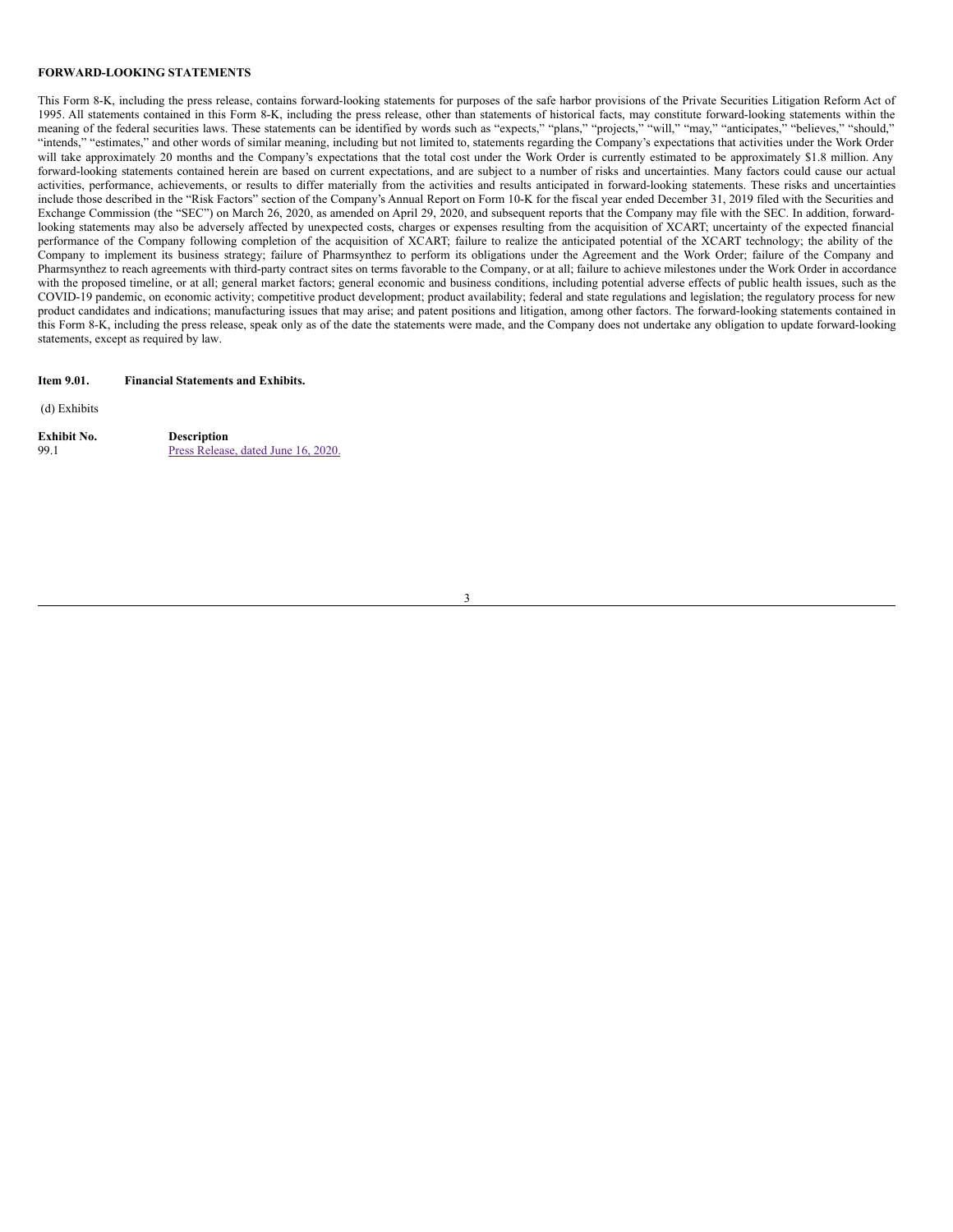# **SIGNATURES**

Pursuant to the requirements of the Securities Exchange Act of 1934, the registrant has duly caused this report to be signed on its behalf by the undersigned hereunto duly authorized.

# **XENETIC BIOSCIENCES, INC.**

By: /s/ James Parslow Date: June 16, 2020 Name: James Parslow Title: Chief Financial Officer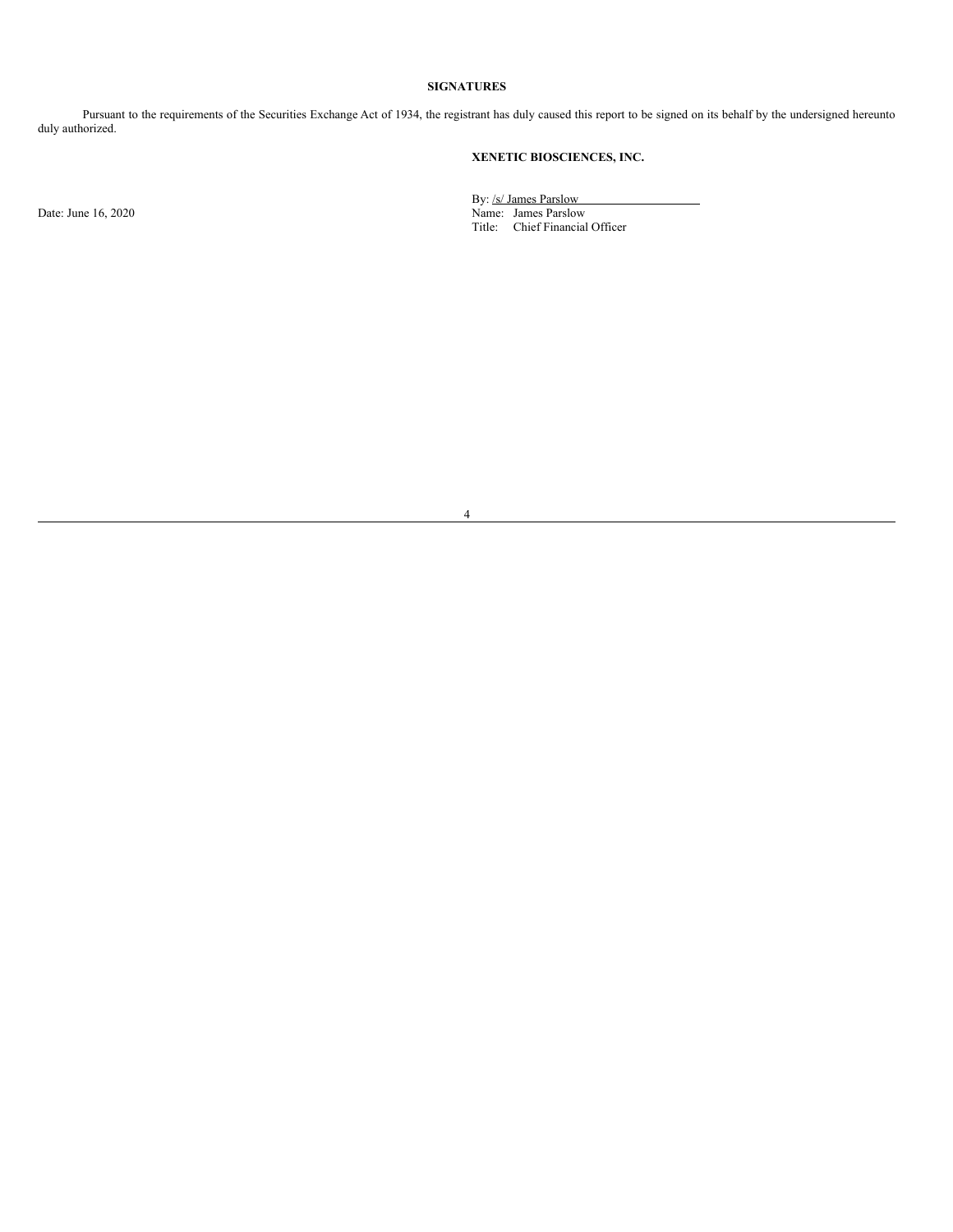

# **Xenetic Biosciences, Inc. Announces Collaboration with Pharmsynthez and Multiple Academic Institutions in Russia and Belarus to Advance Development of XCART™ Platform**

- Goal of XCART collaboration to optimize XCART process, develop manufacturing processes and to ultimately dose non-Hodgkin lymphoma (NHL) patients
	- · *Pharmsynthez to act as primary contract research organization coordinating activities throughout collaboration*
- · *Academic Institutions include:*
	- o *Shemyakin and Ovchinnikov Institute of Bioorganic Chemistry of the Russian Academy of Sciences (*IBCh RAS*)*
	- o *Belarussian Research Center for Pediatric Oncology, Hematology and Immunology*
	- o *Institute of Bioorganic Chemistry of the National Academy of Sciences of Belarus*
	- o *Vitebsk Regional Clinical Oncological Center*

**FRAMINGHAM, MA – (June 16, 2020)** – Xenetic Biosciences, Inc.(NASDAQ: XBIO) ("Xenetic" or the "Company"), a biopharmaceutical company focused on advancing XCART™, a personalized CAR T platform technology engineered to target patient- and tumor-specific neoantigens, announced today it has entered into a master services agreement ("MSA") with PJSC Pharmsynthez to advance the development of the XCART technology for B-cell malignancies. Under the terms of the MSA, Pharmsynthez will act as the primary contract research organization ("CRO") to assist in managing the collaboration with multiple academic institutions in Russia and Belarus.

The initial stage of the collaboration will include an exploratory trial to evaluate and refine the XCART front-end process of target identification, screening and lead characterization, in a real-world clinical setting. This exploratory stage entails enrollment of NHL patients, obtaining tumor biopsies and then refining the XCART front-end methods. Subsequently the collaboration may be expanded to include development and qualification of manufacturing processes for producing autologous XCART T-cells. If successful, the Company has the potential to expand the clinical study component to dose a number of NHL patients in a Phase 1 dosing study.

"This agreement represents another significant milestone for the Company and provides access to a number of world-renowned academic institutions, researchers and clinical investigators in the area of oncology and hematology. Additionally, we are excited to again be working with the Shemyakin and Ovchinnikov Institute as they are intimately familiar with the XCART platform having been one of the primary inventors," commented Jeffrey Eisenberg, Chief Executive Officer of Xenetic. "Coupled with our recently announced collaboration with Scripps Research, we believe we are well-positioned to execute on our strategic development plan as we work to advance this innovative technology, which we believe has the potential to address a significant unmet need in NHL."

Alexander Gabibov, academic, Head of the Shemyakin and Ovchinnikov Institute of Bioorganic Chemistry RAS, commented, "The XCART platform was thoughtfully designed to target personalized, patient-specific tumor neoantigens and has demonstrated encouraging potential. Our team is uniquely positioned to carry out this important foundational work and, through this collaboration is able to leverage the additional expertise from the Belarus academic institutions.We are pleased to continue our collaboration with Xenetic through this agreement and look forward to helping to advance the XCART platform towards first-in-human dosing."

1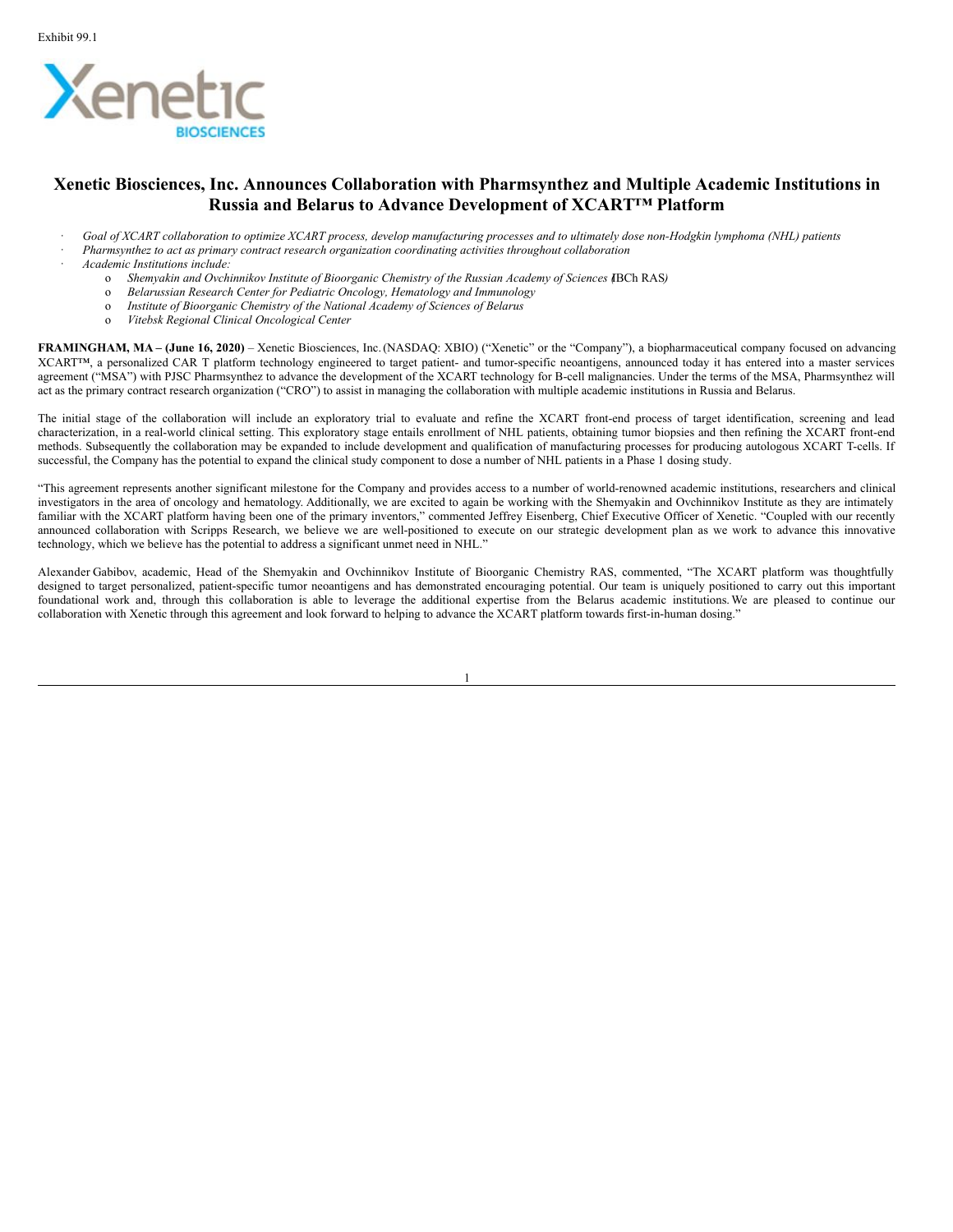<span id="page-5-0"></span>The XCART technology platform was designed to utilize an established screening technique to identify polypeptide domains that selectively bind to the unique B-cell receptor ("BCR") on the surface of an individual lymphoma patient's malignant B-cell clones. This BCR-selective targeting domain is engineered into the antigen-binding domain of a chimeric antigen receptor ("CAR"), creating the possibility of a CAR T treatment that should only recognize a given patient's malignant B-cell clones. An expected result for XCART is limited off-tumor toxicities, such as B-cell aplasia. Xenetic's clinical development program will seek to confirm the early preclinical results, and to demonstrate a more attractive safety profile than existing therapies.

# **About Pharmsynthez**

Pharmsynthez PJSC (MOEX: LIFE) is a Russian pharmaceutical company that develops new medicines, drug technologies for organ-specific delivery, and innovative methods of manufacturing pharmaceutical ingredients. The company is engaged in production and sale of both medicines for the treatment of respiratory diseases (original OM) and active pharmaceutical ingredients (API). The company has a research and production complex in Kapitolovo, commissioned in 2001. Pharmsynthez actively cooperates with North American, Canadian and European companies in the field of chemical compounds and API production.

### **About Shemyakin**

Shemyakin and Ovchinnikov Institute of Bioorganic Chemistry RAS - the largest center of physical and chemical biology and biotechnology in Russia, employs more than 1000 employees in more than 40 laboratories. The Institute is part of the Department of Biological Sciences of the Russian Academy of Sciences and leads the work related to the chemical study of living matter. The Institute conducts research on the molecular mechanisms of various life processes, their practical use in the interests of medicine and agriculture, and also develops fundamental and applied aspects of biotechnology. The international advisory board of the IBCh RAS includes Nobel laureates Robert Huber, Aaron Chehanover, Kurt Wutrich, Sydney Altman, Richard Roberts, Roger Kornberg, as well as Professor of Scripps Institute Richard Lerner and head of the Department of Pharmacology at Yale University School of Medicine Joseph Schlessinger.

### **About Xenetic Biosciences**

Xenetic Biosciences, Inc. is a biopharmaceutical company focused on progressing XCART™, a personalized CAR T platform technology engineered to target patient- and tumor-specific neoantigens. The Company is initially advancing cell-based therapeutics targeting the unique B-cell receptor on the surface of an individual patient's malignant tumor cells for the treatment of B-cell lymphomas. XCART™ has the potential to fuel a robust pipeline of therapeutic assets targeting high-value oncology indications.

Additionally, Xenetic is leveraging PolyXen®, its proprietary drug delivery platform, by partnering with biotechnology and pharmaceutical companies. PolyXen® has demonstrated its ability to improve the half-life and other pharmacological properties of next-generation biologic drugs. The Company has an exclusive license agreement with Takeda Pharmaceuticals Co. Ltd. in the field of coagulation disorders and receives royalty payments under this agreement.

For more information, please visit the Company's website at www.xeneticbio.com and connect on Twitter, LinkedIn, and Facebook.